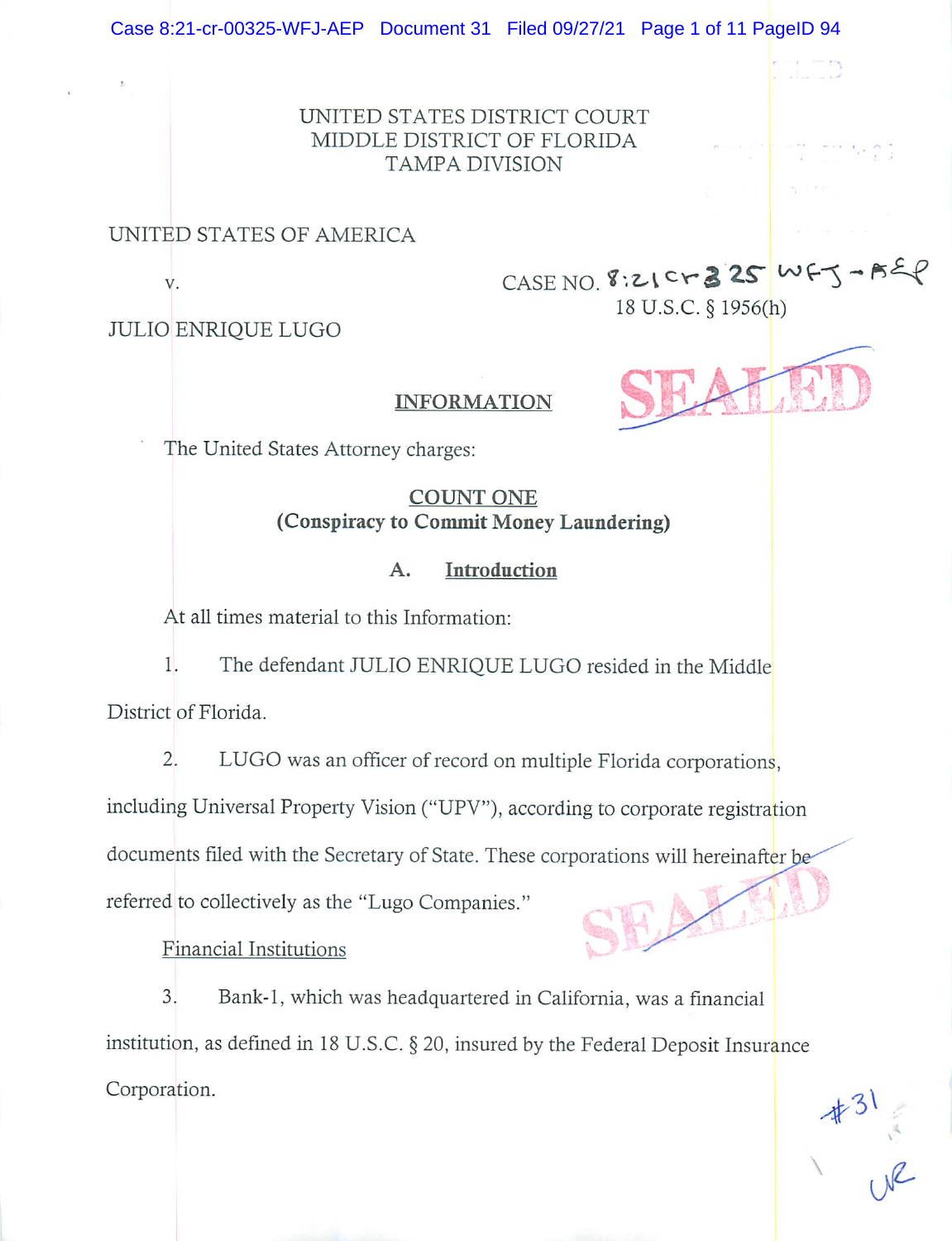4. Bank-2, which was headquartered in North Carolina, was a financial institution, as defined in 18 U.S.C.  $\S$  20, insured by the Federal Deposit Insurance Corporation.

5. Bank-3, which was headquartered in New York, was a financial institution, as defined in 18 U.S.C. § 20, insured by the Federal Deposit Insurance Corporation.

6. LUGO maintained, controlled, or had access to multiple accounts at Bank-1, Bank-2, and Bank-3, including business accounts for the Lugo Companies.

7. Bank-1, Bank-2, and Bank-3 participated in the United States Small Business Administration's ("SBA") Paycheck Protection Program ("PPP") as lenders. As such, they were authorized to lend funds to eligible borrowers under the terms of PPP, which is described next.

#### The Paycheck Protection Program

8. The SBA was an executive branch agency of the United States government that provided support to entrepreneurs and small businesses. The mission of the SBA was to maintain and strengthen the nation's economy by enabling the establishment and viability of small businesses and by assisting in the economic recovery of communities after disasters. As part of this effort, the SBA enabled and provided for loans through banks, credit unions, and other lenders. These loans had government-backed guarantees.

9. In March 2020, the Coronavirus Aid, Relief, and Economic Security Act, or the "CARES Act," was enacted to provide immediate assistance to

 $\overline{2}$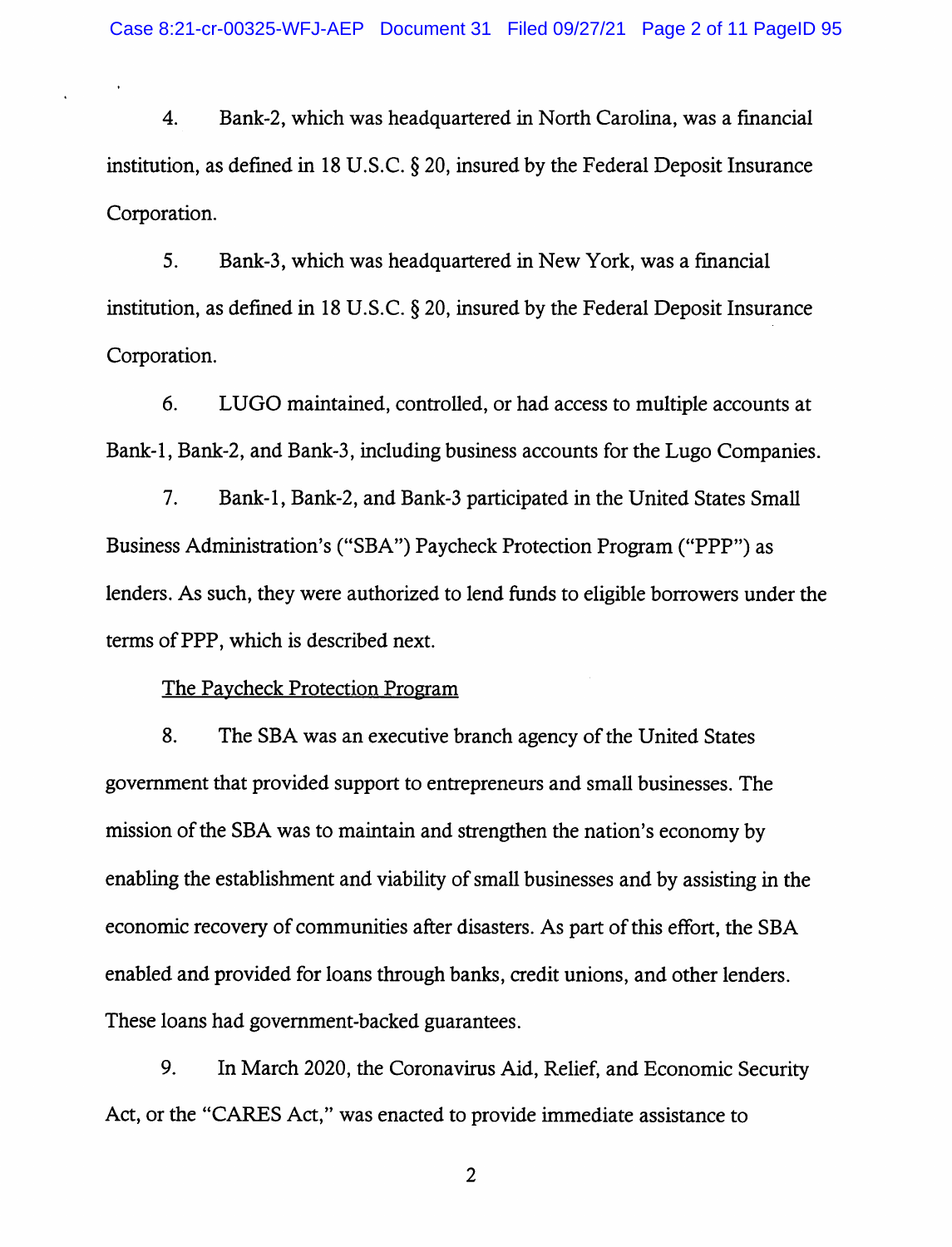individuals, families, and organizations affected by the COVID-19 emergency. Among its various provisions, the CARES Act authorized the SBA to guarantee loans through the PPP. The full principal amount of PPP loans could qualify for forgiveness.

10. Borrowers were required to use PPP loan proceeds only for enumerated purposes, including payroll costs, rent and utilities, and mortgage interest payments. Knowing misuse of PPP funds would subject borrowers to additional liability, such as charges for fraud.

11. Under the PPP, the maximum loan amount was the lesser of \$10 million or an amount calculated using a payroll-based formula specified in the CARES Act. The payroll-based formula considered the borrower's total payroll costs from the preceding twelve months for all domestic employees. Once an average monthly payroll cost was established, the borrower would multiply that figure by 2.5 to arrive at a total maximum PPP loan amount.

12. A potential borrower could apply for a PPP loan by electronically submitting an application with supporting payroll documentation to a financial institution, which would administer the loan and serve as custodian of the funds. On the PPP loan application, an authorized representative of the business was required to certify information regarding business operations. Those certifications included that: (i) the applicant was in operation on February 15, 2020 and had employees for whom it paid salaries and payroll taxes or paid independent contractors, as reported on a Form 1099-MISC; (ii) current economic uncertainty made the loan request

 $\overline{\mathbf{3}}$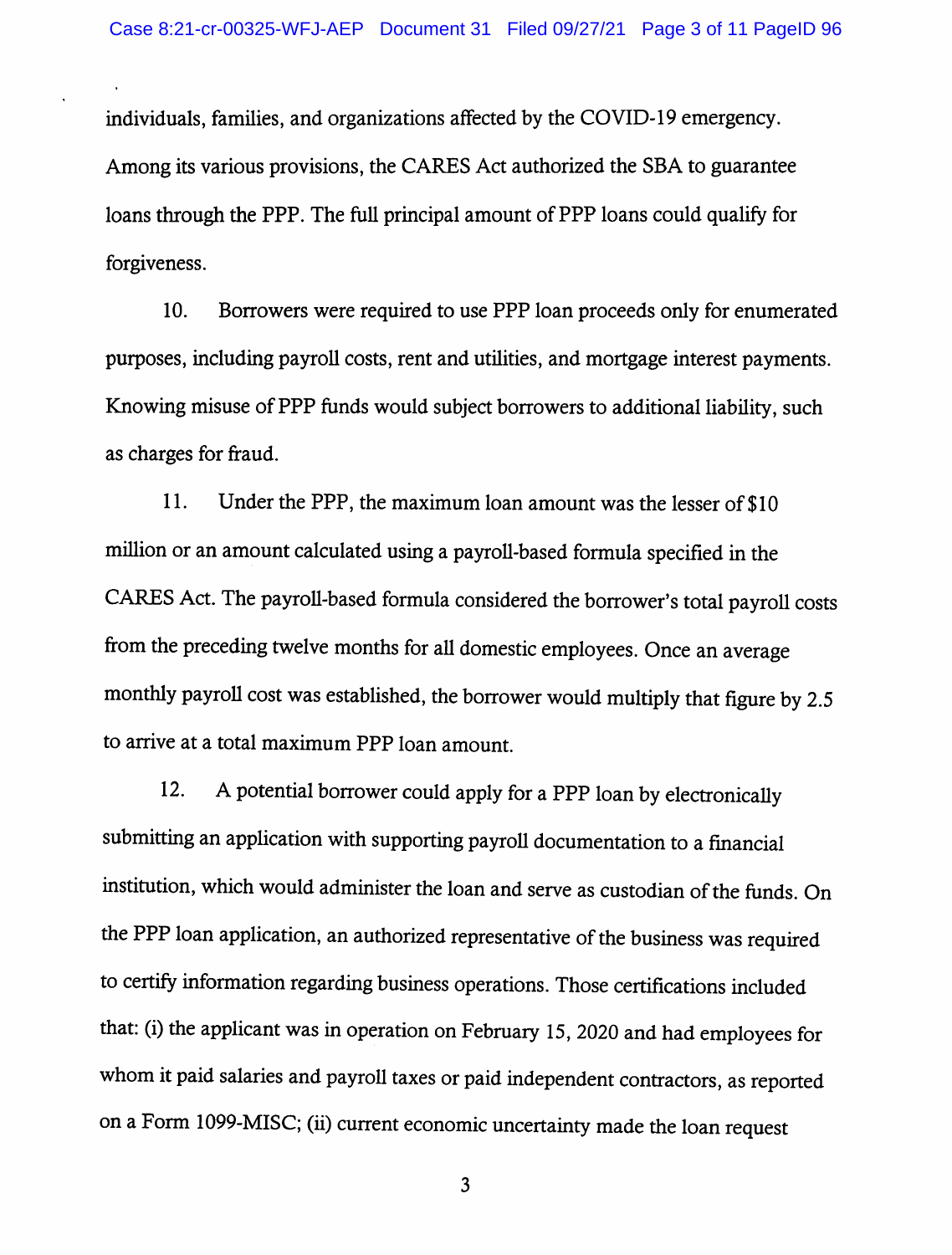necessary to support the applicant's ongoing operations; and (iii) the PPP funds would be used to retain workers and to maintain payroll or pay other qualifying expenses.

13. Further, when submitting the PPP loan application, the authorized representative certified his understanding that, should the PPP funds be knowingly used for unauthorized purposes, the United States could hold him legally liable, including for charges of fraud. The applicant was also required to certify the truth and accuracy of any information provided on the application and in any supporting documents, to include any documents intended to verify the applicant's payroll expenses. Such supporting documents could include payroll processor records, bank records, wage records, payroll tax filings with the Internal Revenue Service, or other records sufficient to demonstrate the qualifying payroll amount.

14. Finally, the applicant was required to certify the following warning regarding false statements and other criminal penalties:

I understand that knowingly making a false statement to obtain a guaranteed loan from SBA is punishable under the law, including under 18 U.S.C. §§ 1001 and 3571 by imprisonment of not more than five years and/or a fine of up to \$250,000; under 15 U.S.C. § 645 by imprisonment of not more than two years and/or a fine of not more than \$5,000; and, if submitted to a federally insured institution, under 18 U.S.C. § 1014 by imprisonment of not more than thirty years and/or a fine of not more than \$1,000,000.

15. PPP loan applications were processed by participating lenders. If a PPP loan application was approved, the participating lender funded the PPP loan using its own monies, which were 100% guaranteed by the SBA.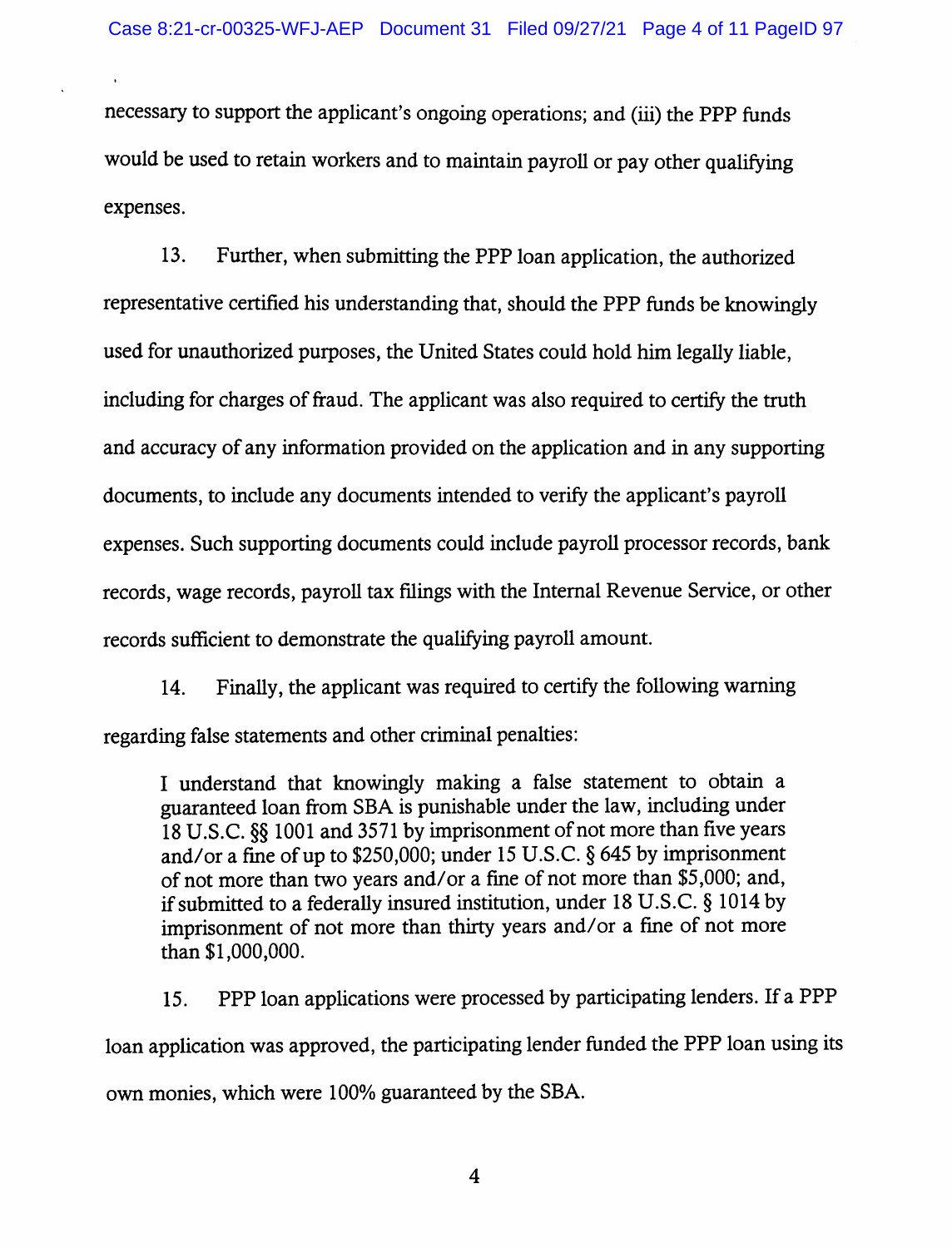16. These lenders also transmitted data about PPP loans—including information from the borrower, the total amount of the loan (if approved), and the listed number of employees—to the SBA. In 2020, the SBA received aforesaid data through a server located in Sterling, Virginia.

#### The Economic Iniurv Disaster Loan Program

17. The CARES Act also allowed the SBA to offer Economic Injury Disaster Loans ("EIDL") to businesses in operation as of February 1, 2020 that were affected by the coronavirus pandemic.

18. EIDL funds, which came directiy from the United States Treasury, could only be used for certain expenses, such as fixed debts, payroll, accounts payable, and other bills that could have been paid absent the pandemic. EIDL funds were not for business expansion or to replace lost revenue.

19. Applicants were required to send the SBA information about their businesses through an online portal. The portal delivered the applicant's information to the SBA through a server located in Des Moines, Iowa.

20. The information called for on the EIDL application included, pertinently, (a) the number of employees as of January 31, 2020 {i.e., the declared date for the COVID-19 disaster), (b) the gross revenues and the cost of goods for the business for the twelve months prior to January 31, 2020, and (c) the name, contact, and banking information for the owner and the business. Applicants were also required to disclose whether, in the last five years, they had been convicted of a crime or placed on any form of probation.

5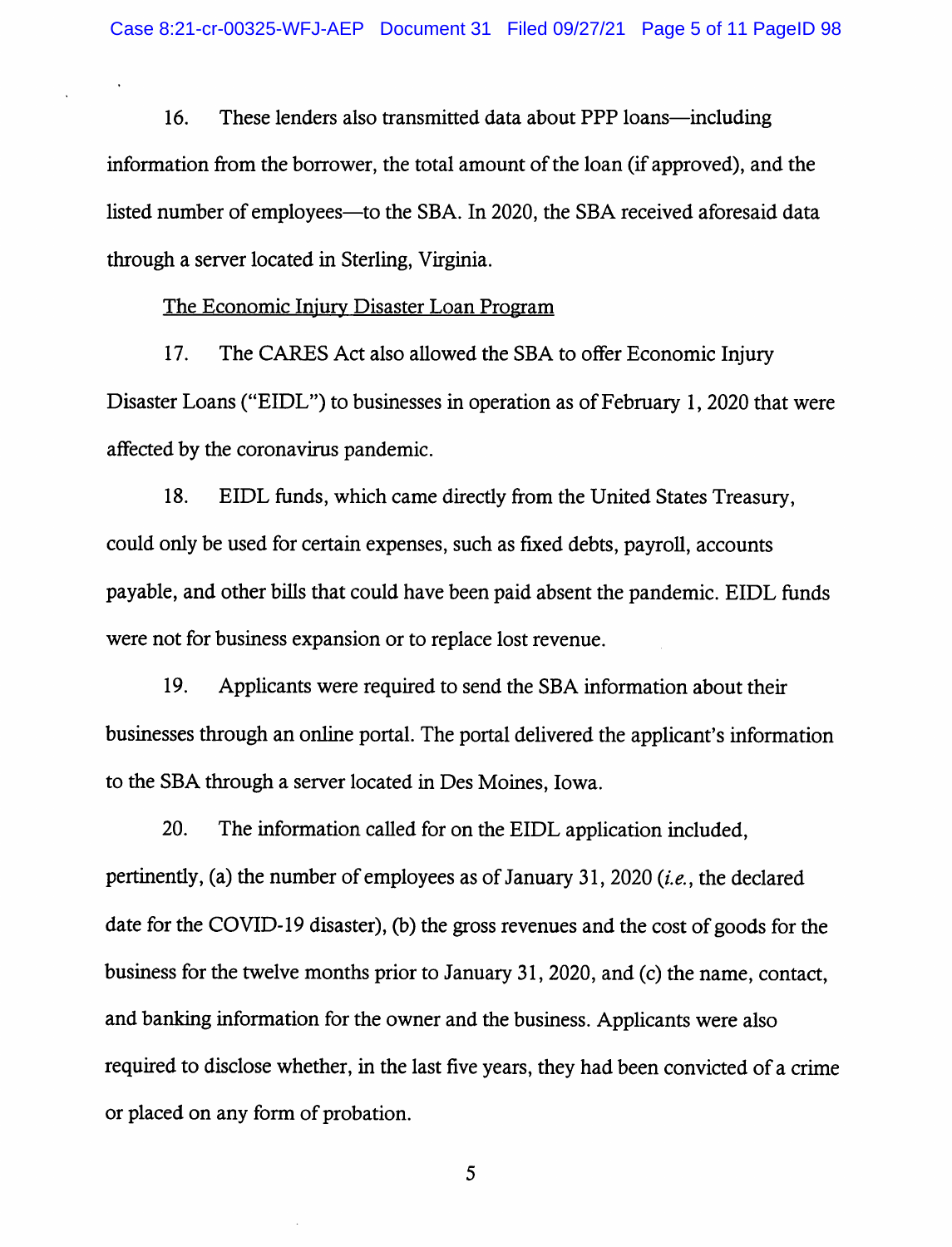21. Applicants had to certify that the information provided to the SBA was

true and correct under penalty of periury. They also had to acknowledge the below

warning regarding civil liability and criminal offenses:

WARNING: Whoever wrongfully misapplies the proceeds of an SBA disaster loan shall be civilly liable to the Administrator in an amount equal to one-and-one half times the original principal amount of the loan under 15 U.S.C. § 636(b), In addition, any false statement or misrepresentation to SBA may result in criminal, civil or administrative sanctions including, but not limited to: 1) fines and imprisonment, or both, under 15 U.S.C 645, 18 U.S.C. 1001, 18 U.S.C. 1014, 18 U.S.C 1040, 18 U.S.C. 3571, and any other applicable laws; 2) treble damages and civil penalties under the False Claims Act, 31 U.S.C. 3729; 3) double damages and civil penalties under the Program Fraud Civil Remedies Act, 31 U.S.C. 3802; and 4) suspension and/or debarment from all Federal procurement and non-procurement transactions. Statutory fines may increase if amended by the Federal Civil Penalties Inflation Adjustment Act Improvements Act of 2015.

22. If EIDL funds were approved, the SBA initiated disbursements through

a finance center in Denver, Colorado, which, in turn, sent payment information

through the Financial Management System ("FMS") to the United States Treasury.

The primary server for FMS is in Sterling, Virginia.

## B. The Conspiracy

23. Beginning in or about March 2020, and continuing through at least in

or around March 2021, in the Middle District of Florida and elsewhere, the

defendant,

# JULIO ENRIQUE LUGO,

did knowingly combine, conspire, confederate, and agree with others, both known and unknown to the United States Attorney, to commit money laundering, to wit.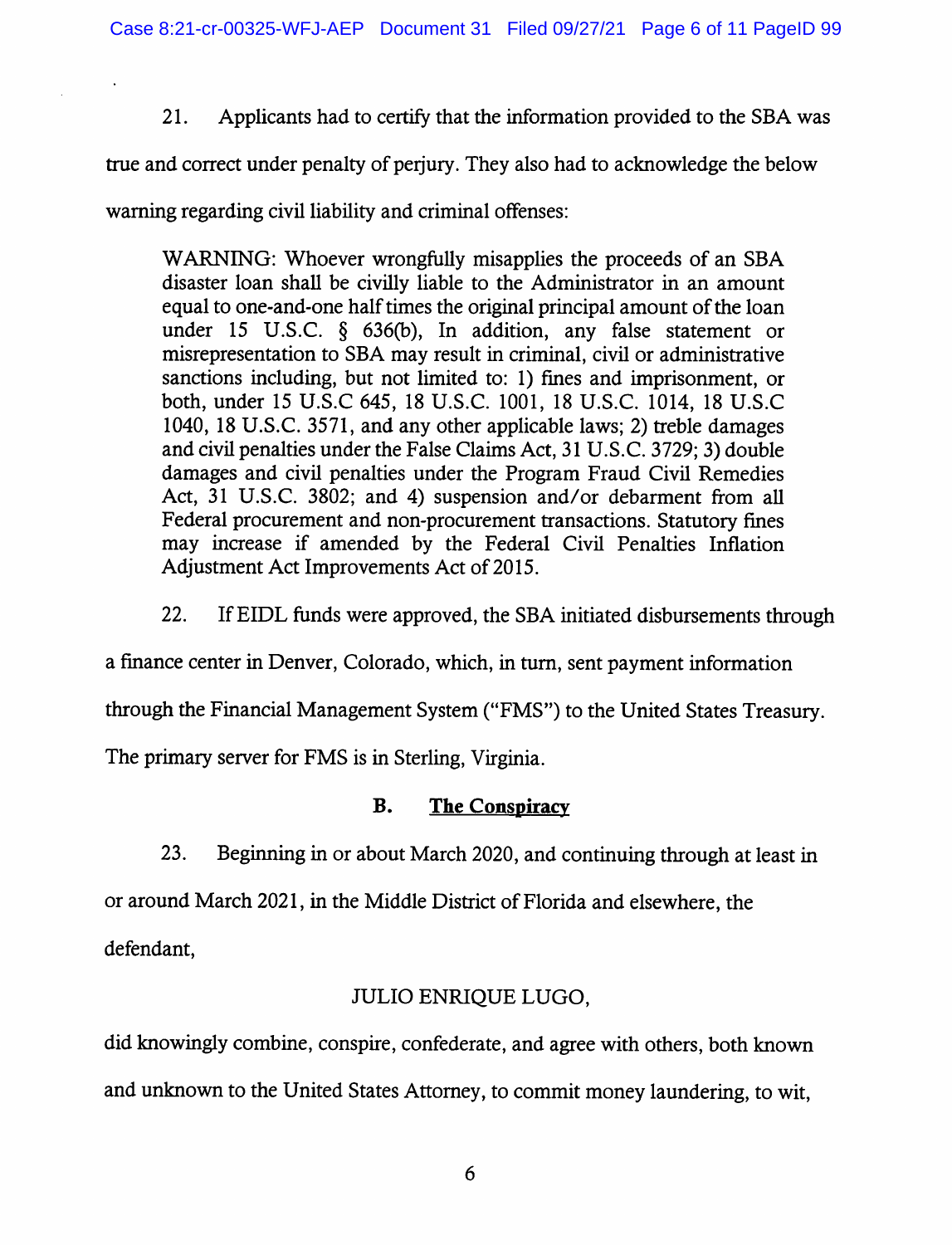$\ddot{\phantom{1}}$ 

knowing that the property involved in a financial transaction represented the proceeds of some form of unlawful activity, did conduct, and attempt to conduct, financial transactions which, in fact involved the proceeds of a specified unlawful activity, that is, wire fraud, in violation of 18 U.S.C. § 1343, knowing that the transaction was designed in whole or in part to promote the carrying on of specified unlawful activity, in violation of 18 U.S.C.  $\S$  1956(a)(1)(A)(i), and to conceal and disguise the nature, location, source, ownership, and control of the proceeds of specified unlawful activity, in violation of 18 U.S.C.  $\S$  1956(a)(1)(B)(i).

#### C. Manner and Means of the Conspiracy

24. The manner and means by which the defendant sought to accomplish the object of the conspiracy included, among others, the following:

a. It was part of the conspiracy that the conspirators would and did electronically submit and cause the electronic submission of false and fraudulent PPP loan applications to Bank-1, Bank-2, and Bank-3 on behalf of UPV and numerous other entities;

b. It was further part of the conspiracy that the conspirators would and did electronically submit and cause the electronic submission of false and fraudulent EIDL loan applications to the SBA for the Lugo Companies and numerous other entities;

c. It was further part of the conspiracy that LUGO would and did recruit conspirator ROSENIDE VENANT and others to use their registered

 $\overline{7}$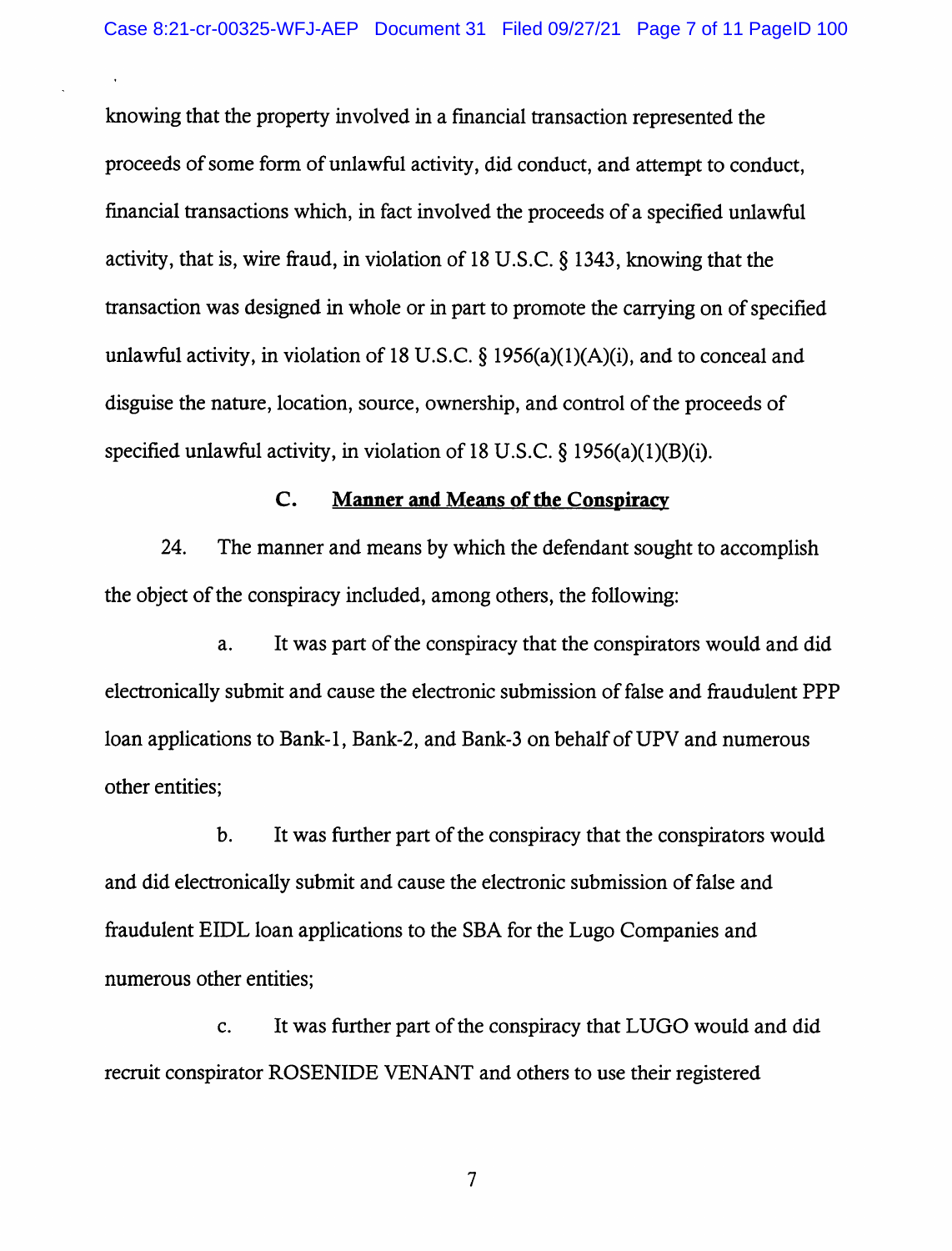corporations to submit false and fraudulent loan applications to seek at least \$5.8 million in EIDL and/or PPP funding;

 $\overline{a}$ 

d. It was further part of the conspiracy that LUGO would and did open, or cause to be opened, new business bank accounts, including at Bank-1, to receive EIDL funds derived from false and fraudulent loan applications;

e. It was further part of the conspiracy that the conspirators would and did falsely and fraudulently certify that the requested PPP and EIDL funds would be used to pay for payroll and other eligible expenses;

f. It was further part of the conspiracy that, on the false and fraudulent PPP and EIDL loan applications, the conspirators would and did lie about the business operations of the Lugo Companies and other entities, including by inflating the number of employees, the gross revenues, and/or the costs of goods and payroll to increase loan eligibility;

g. It was further part of the conspiracy that the conspirators would and did create, or caused the creation of, bogus payroll reports and tax records for UPV and other entities to support the amounts requested from the lenders;

h. It was further part of the conspiracy that the conspirators' materially false, fraudulent, and misleading representations would and did cause the lenders to approve multiple PPP and EIDL applications for the Lugo Companies and other entities, resulting in approximately \$4.4 million in disbursed loan funds, including in part to accounts under LUGO's control;

8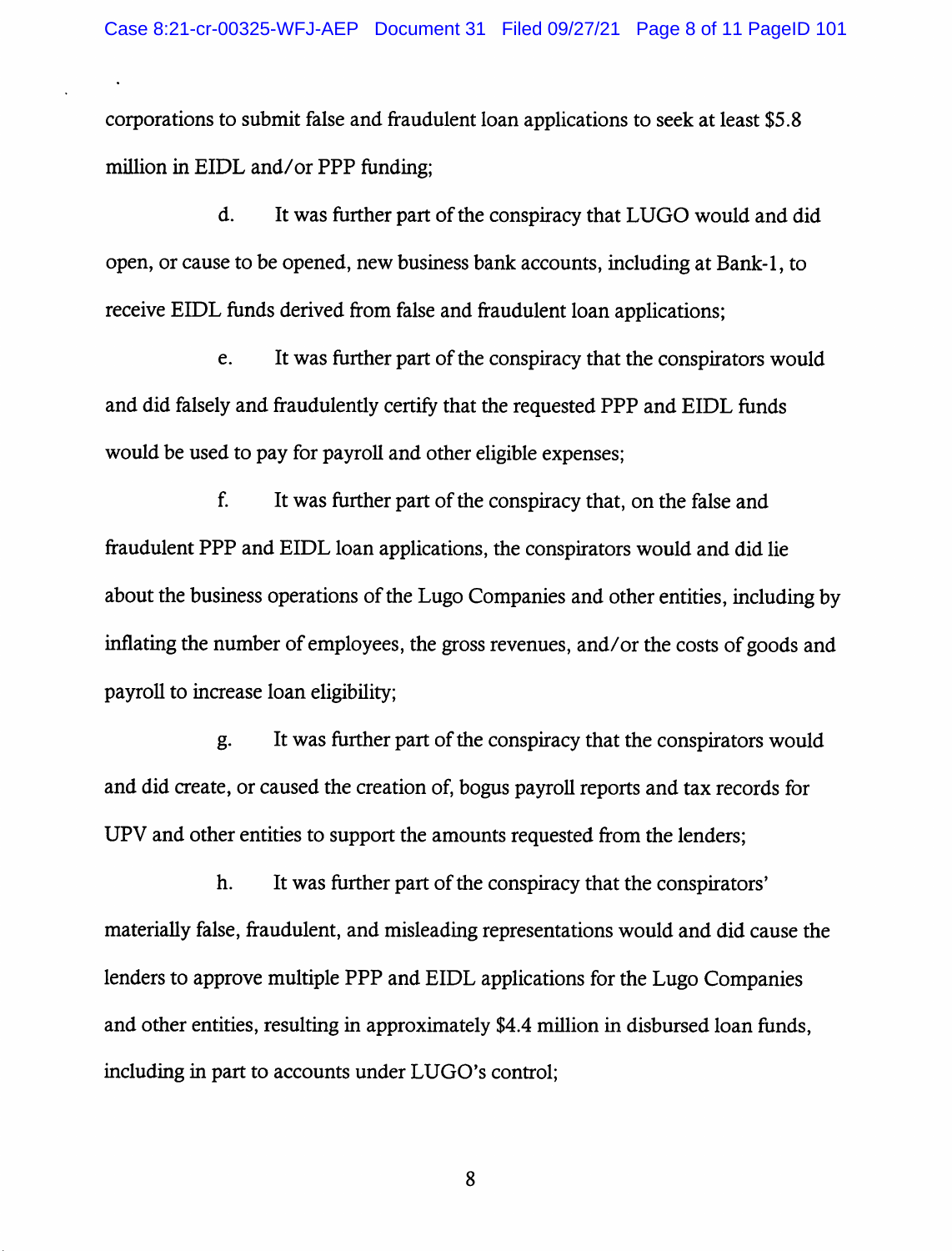i. It was further a part of the conspiracy that the conspirators would and did electronically transfer fraud proceeds to other conspirators by electronic transfer and interstate wire transmissions, including from Bank-1, Bank-2, and Bank-3;

j. It was further a part of the conspiracy that the conspirators would and did issue checks, including from Bank-1, Bank-2, and Bank-3, falsely labeled as "payroll" to other conspirators to conceal the improper use of the PPP and/or EIDL funds;

k. It was further part of the conspiracy that, to conceal and to disguise the nature, source, ownership, and control of the fraudulently obtained loan proceeds, the conspirators would and did use PPP and EIDL funds to purchase and to make improvements on a real estate investment property held by a company that belonged to the conspirator VENANT;

1. It was a further part of the conspiracy that the conspirators would and did share in the fraud proceeds for their personal enrichment, such as to buy a 2018 Maserati Ghibli, and to promote and perpetuate the scheme; and

m. It was a further part of the conspiracy that the conspirators would and did engage in multiple meetings, perform acts, and make statements to promote and achieve the objects of the conspiracy and to misrepresent, hide, and conceal, and cause to be misrepresented, hidden, and concealed, the purposes of the conspiracy and the acts committed in furtherance thereof.

All in violation of 18 U.S.C. § 1956(h).

9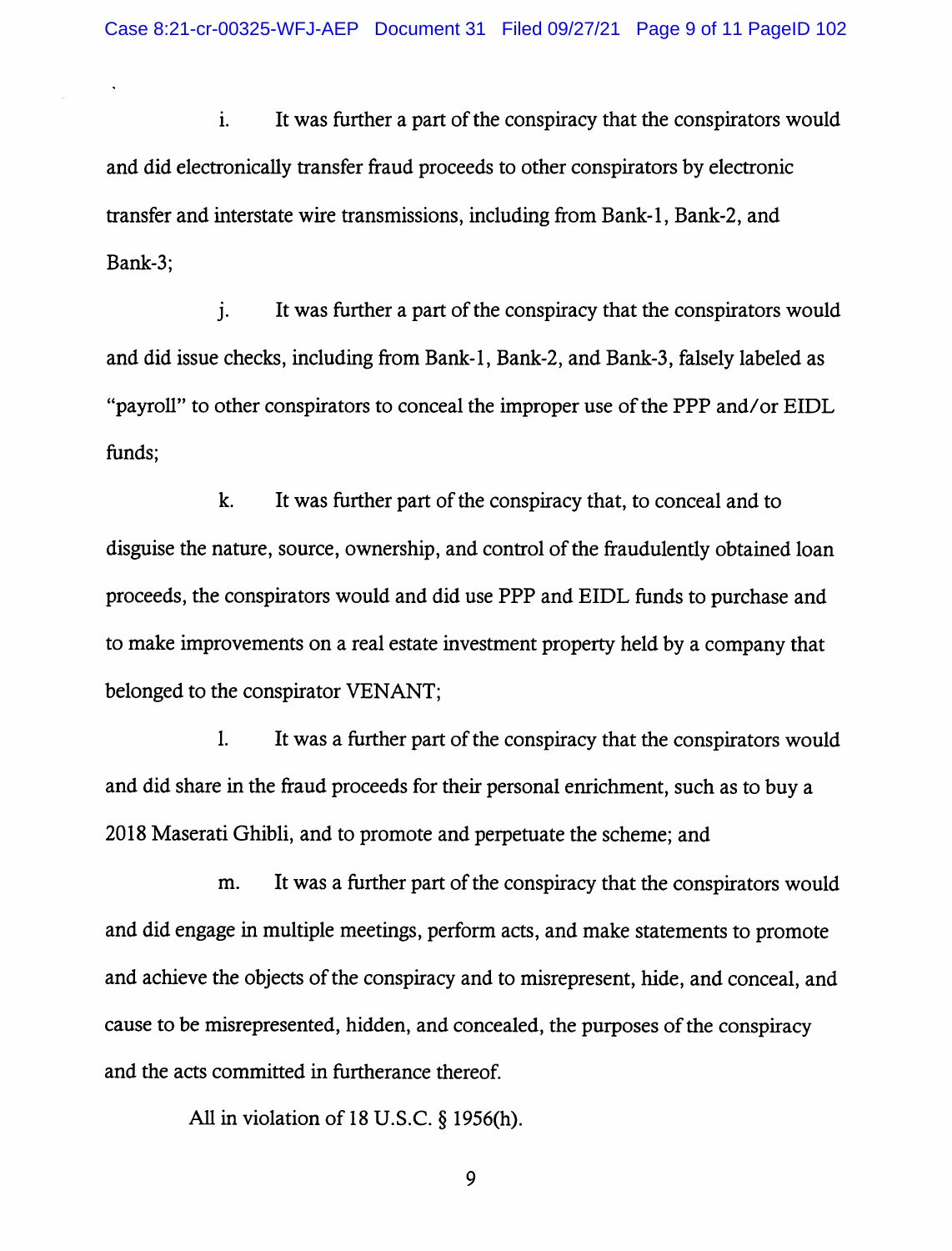## FORFEITURE

1. The allegations contained in Count One are incorporated by reference

for the purpose of alleging forfeiture pursuant to 18 U.S.C.  $\S 982(a)(1)$ .

2. Upon conviction of a violation of 18 U.S.C. § 1956(h), the defendant,

# JULIO ENRIQUE LUGO,

shall forfeit to the United States, pursuant to 18 U.S.C. § 982(a)(1), any property, real

or personal, involved in such offense, or any property traceable to such property.

3. The property to be forfeited includes, but is not limited to, the

following:

- a. an order of forfeiture in the amount of approximately \$4.4 million, which represents the amount of proceeds involved in the offense; and
- b. approximately \$53,823.14 in U.S. Currency seized from the defendant's residence on or about April 1, 2021;
- c. a 2018 Maserati Ghibli, VIN ZAM57XSA5J1300365, registered to Isiah Tyrel Belle.

4. If any of the property described above, as a result of any act or omission of the defendant:

- a. cannot be located upon the exercise of due diligence;
- b. has been transferred or sold to, or deposited with, a third party;
- c. has been placed beyond the jurisdiction of the Court;
- d. has been substantially diminished in value; or
- e. has been commingled with other property which cannot be divided without difficulty.